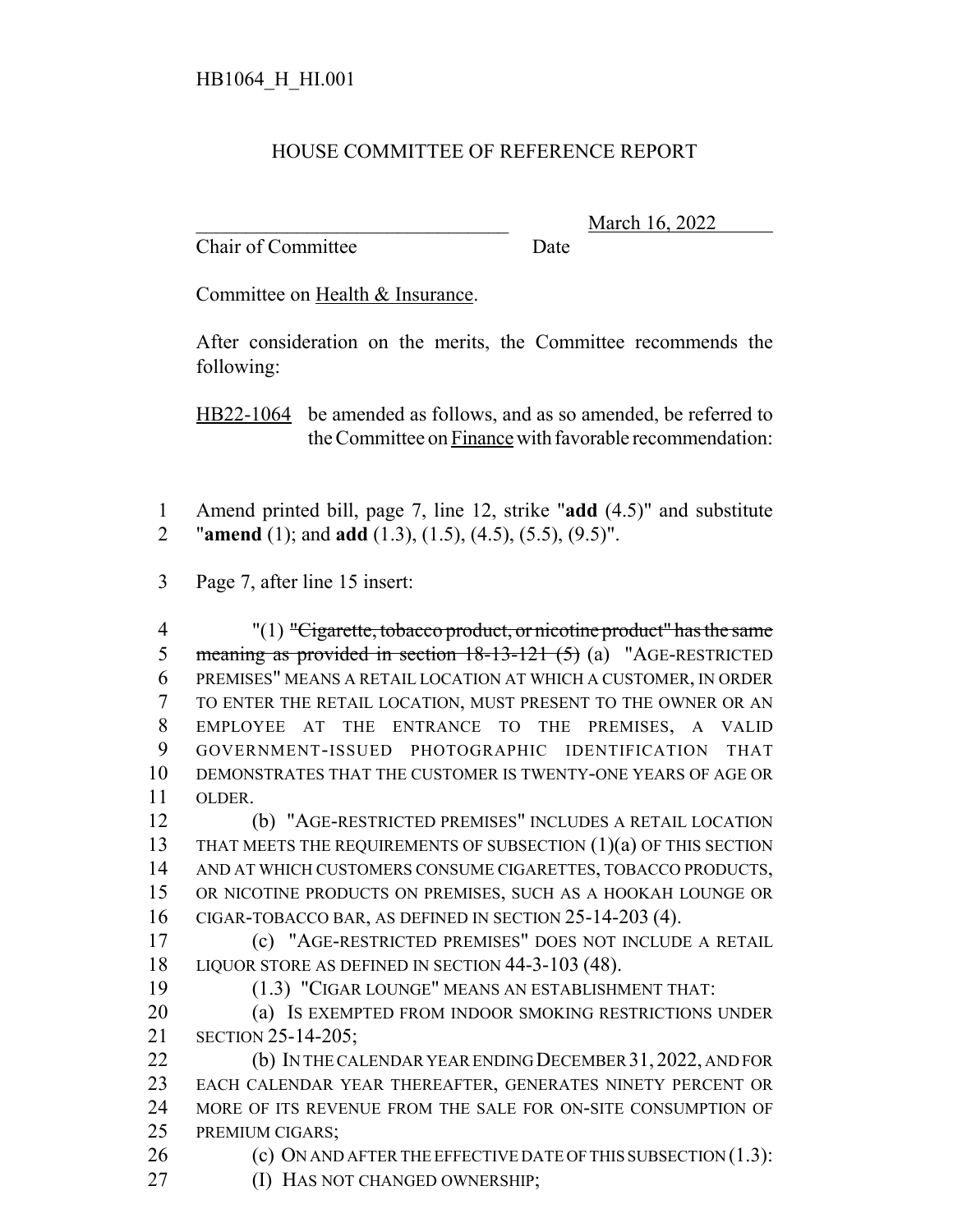(II) HAS NOT EXPANDED IN SIZE OR CHANGED ITS LOCATION; AND (III) HAS NOT BEEN CLOSED FOR MORE THAN SIXTY CONSECUTIVE DAYS; AND (d) DOES NOT PERMIT ON ITS PREMISES: (I) AN INDIVIDUAL UNDER TWENTY-ONE YEARS OF AGE; (II) THE CONSUMPTION OF FOOD OR ALCOHOL BEVERAGES; AND (III) ANY PERFORMANCE OF LIVE ENTERTAINMENT, INCLUDING PERFORMANCES BY SINGERS, MUSICIANS, DISC JOCKEYS, DANCERS, OR COMEDIANS. (1.5) "CIGARETTE, TOBACCO PRODUCT, OR NICOTINE PRODUCT" 11 HAS THE SAME MEANING AS PROVIDED IN SECTION 18-13-121 (5).". Page 7, after line 23 insert: "(5.5) "ID SCANNER" MEANS AN ELECTRONIC DEVICE USED TO SCAN AND VERIFY IN REAL TIME THE AUTHENTICITY OF AN IDENTIFICATION PURPORTED TO BE A VALID GOVERNMENT-ISSUED PHOTOGRAPHIC IDENTIFICATION CARD. (9.5) "PREMIUM CIGAR" MEANS A CIGAR THAT: (a) IS HANDMADE; (b) IS NOT MASS PRODUCED THROUGH USE OF MECHANIZATION; 20 (c) HAS A WRAPPER THAT IS MADE ENTIRELY FROM WHOLE TOBACCO LEAF; 22 (d) HAS A FILLER COMPOSED OF AT LEAST FIFTY PERCENT NATURAL LONG-LEAF FILLER TOBACCO; 24 (e) DOES NOT HAVE A FILTER, TIP, OR NONTOBACCO MOUTHPIECE; (f) IS CAPPED BY HAND; AND 26 (g) HAS A WHOLESALE PRICE PER CIGAR OF NO LESS THAN: (I) FOR THE CALENDAR YEAR ENDING DECEMBER 31, 2022, TWELVE DOLLARS; AND (II) FOR CALENDAR YEAR 2023, AND FOR EACH CALENDAR YEAR THEREAFTER, TWELVE DOLLARS PLUS THE AMOUNT REFLECTING ANY PERCENTAGE INCREASE IN THE UNITED STATES DEPARTMENT OF LABOR'S BUREAU OF LABOR STATISTICS CONSUMER PRICE INDEX FOR DENVER-AURORA-LAKEWOOD FOR ALL ITEMS AND ALL URBAN CONSUMERS, OR ITS SUCCESSOR INDEX.". Page 8, line 2, strike "**products -**" and substitute "**products or synthetic nicotine products** - **permit for age-restricted premises - rules - definition -**".

Page 8, line 3, after "(1)" insert "(a)".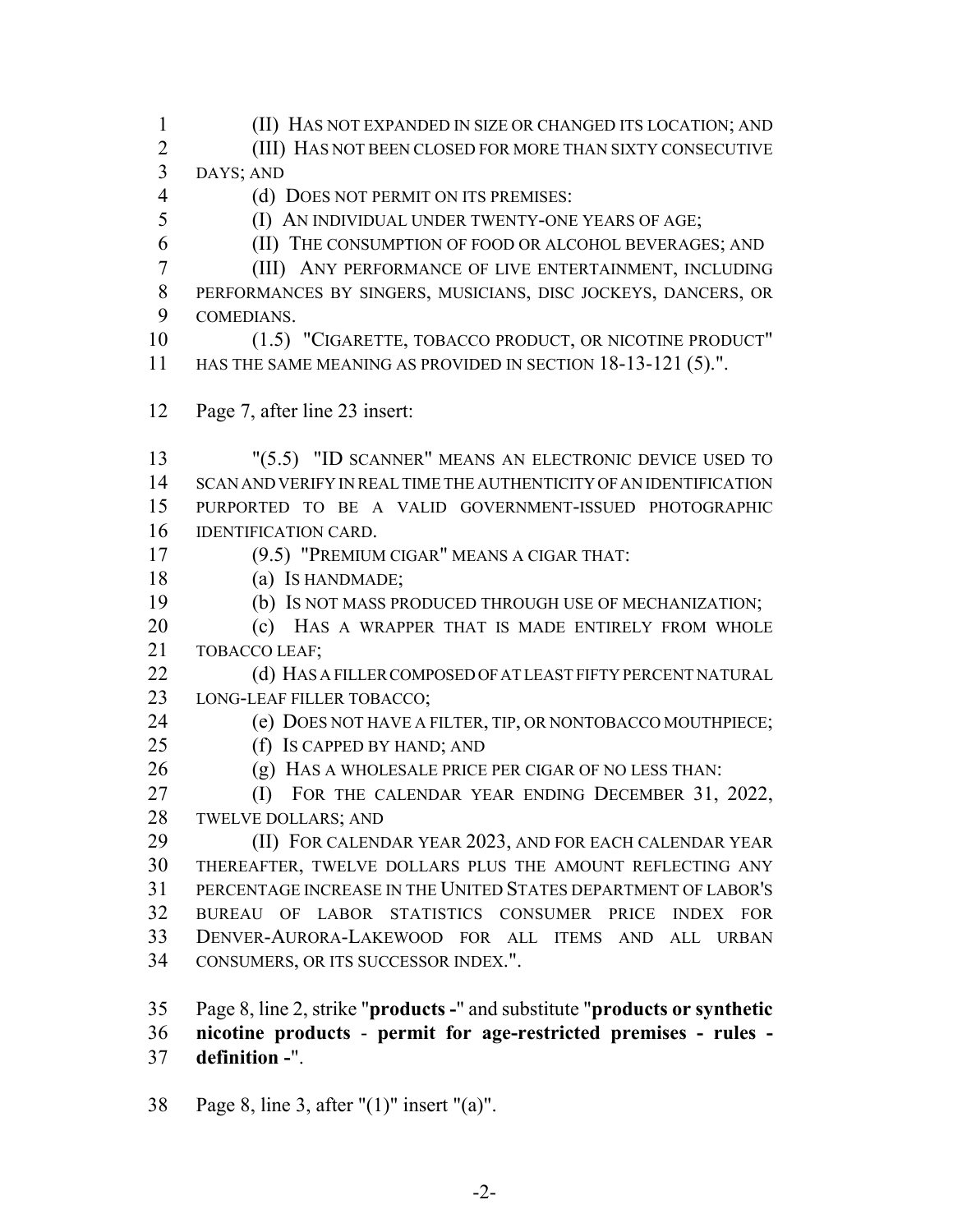Page 8, line 4, strike "OR MARKET" and substitute "MARKET, SHIP, OR DELIVER".

Page 8, line 5, strike "PRODUCT." and substitute "PRODUCT; EXCEPT THAT

A RETAILER MAY SELL, OFFER FOR SALE, ADVERTISE FOR SALE, DISPLAY,

OR MARKET IN THE STATE ANY FLAVORED PIPE TOBACCO PRODUCT.".

Page 8, after line 5 insert:

 "(b) A RETAILER AUTHORIZED TO DELIVER CIGARETTES, TOBACCO 8 PRODUCTS, OR NICOTINE PRODUCTS PURSUANT TO SECTION 44-7-104.7 (3)(b) OR (3)(c) SHALL NOT DELIVER FLAVORED CIGARETTES, TOBACCO 10 PRODUCTS, OR NICOTINE PRODUCTS.".

Page 8, strike line 25 and substitute:

 "(3) A RETAILER SHALL NOT SELL, OFFER FOR SALE, ADVERTISE FOR SALE, DISPLAY, OR MARKET IN THIS STATE ANY SYNTHETIC NICOTINE PRODUCT.

 (4) THIS SECTION IS ENFORCEABLE ONLY AGAINST A RETAILER AND".

 Page 9, strike line 1 and substitute "NICOTINE PRODUCT OR SYNTHETIC NICOTINE PRODUCT.".

Page 9, after line 1 insert:

 "(5) THIS SECTION DOES NOT APPLY TO A PREMIUM CIGAR SOLD AT A CIGAR LOUNGE FOR ON-SITE CONSUMPTION.

22 (6) (a) (I) A RETAILER SHALL NOT SELL OR PERMIT THE SALE OF FLAVORED CIGARETTES, TOBACCO PRODUCTS, OR NICOTINE PRODUCTS IN THE STATE WITHOUT FIRST OBTAINING FROM THE DIVISION A PERMIT TO SELL FLAVORED CIGARETTES, TOBACCO PRODUCTS, OR NICOTINE PRODUCTS AT AN AGE-RESTRICTED PREMISES.

 (II) ONLY A RETAILER WITH A VALID STATE LICENSE MAY APPLY FOR A PERMIT PURSUANT TO THIS SUBSECTION (6), AND ONLY WITH RESPECT TO A RETAIL LOCATION THAT, AS OF THE EFFECTIVE DATE OF THIS SUBSECTION (6), IS AN AGE-RESTRICTED PREMISES. TO APPLY FOR AN INITIAL PERMIT, A RETAILER SHALL PAY A FEE IN AN AMOUNT OF THREE THOUSAND DOLLARS OR AN AMOUNT DETERMINED BY THE EXECUTIVE 33 DIRECTOR BY RULE PURSUANT TO SUBSECTION  $(6)(c)(II)$  OF THIS SECTION. (III) A PERMIT IS VALID FOR ONE YEAR AND MAY BE RENEWED IN THE FORM AND MANNER DETERMINED BY THE DIVISION AND BY PAYMENT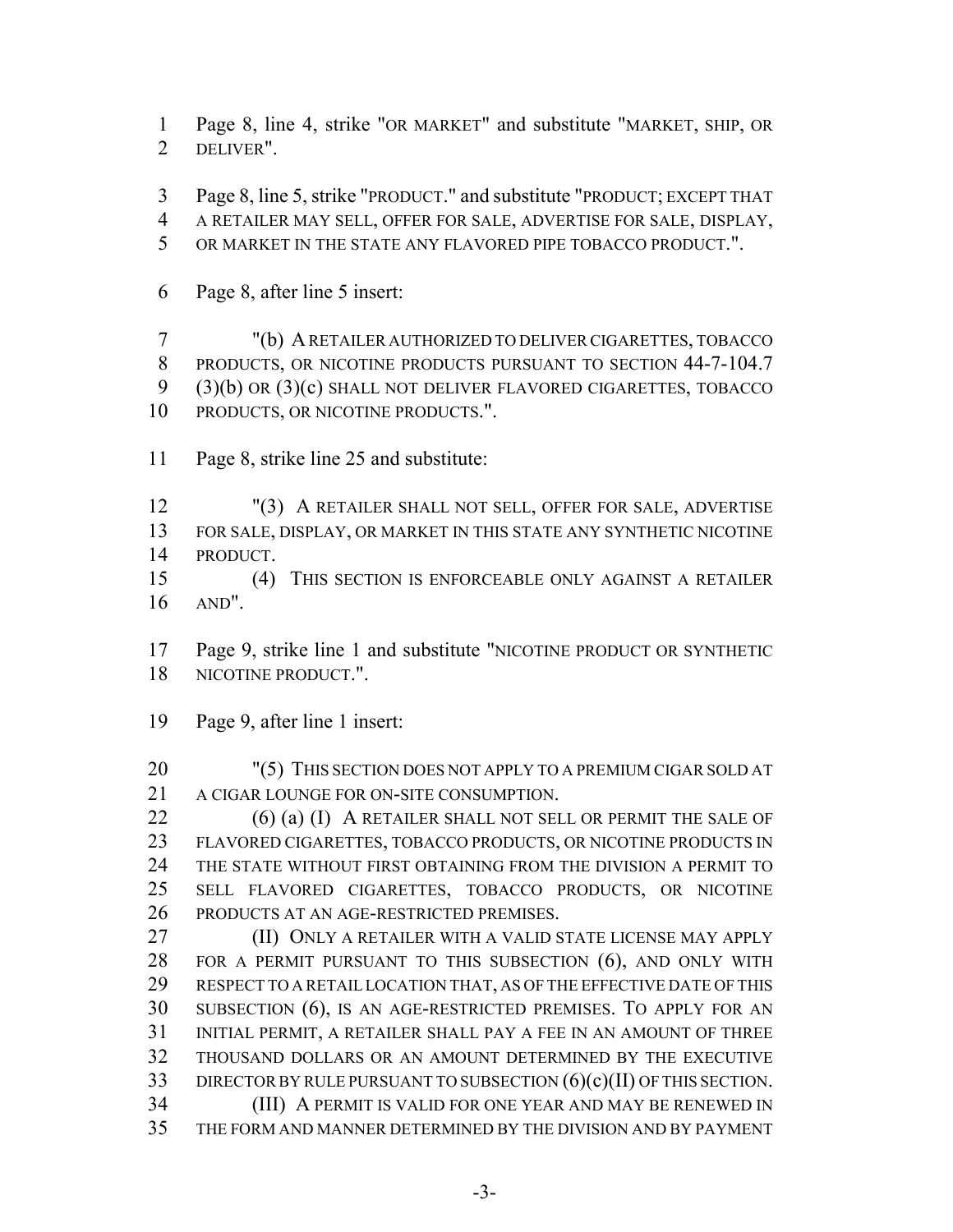1 OF A RENEWAL FEE SET BY RULE PURSUANT TO SUBSECTION  $(6)(c)(II)$  OF THIS SECTION. IF A PERMIT HOLDER'S STATE LICENSE IS SUSPENDED OR REVOKED, THE PERMIT HOLDER'S PERMIT IS LIKEWISE SUSPENDED OR REVOKED.

 (IV) AN OWNER OF MULTIPLE RETAIL LOCATIONS THAT ARE AGE-RESTRICTED PREMISES MUST APPLY FOR A SEPARATE PERMIT FOR EACH RETAIL LOCATION.

8 (V) A PERMIT IS NONTRANSFERABLE. IF A PERMIT HOLDER CEASES TO BE A RETAILER AT A RETAIL LOCATION BY REASON OF DISCONTINUANCE, SALE, OR TRANSFER OF THE PERMIT HOLDER'S BUSINESS, THE PERMIT HOLDER SHALL NOTIFY THE DIVISION IN WRITING ON OR BEFORE THE DATE ON WHICH THE DISCONTINUANCE, SALE, OR TRANSFER TAKES EFFECT.

 (b) (I) THE DIVISION SHALL APPROVE OR DENY AN APPLICATION FOR A PERMIT WITHIN SIXTY DAYS AFTER RECEIVING THE APPLICATION AND PERMIT FEE. IF THE DIVISION DENIES AN APPLICATION, IT SHALL INFORM THE APPLICANT OF THE REASONS FOR THE DENIAL, AND THE APPLICANT, WITHIN FOURTEEN DAYS AFTER RECEIVING THE WRITTEN DENIAL, MAY REQUEST THAT A HEARING BE HELD ON THE MATTER IN 20 ACCORDANCE WITH SECTION 44-7-105.

**III** UPON OBTAINING A PERMIT FROM THE DIVISION PURSUANT TO 22 THIS SUBSECTION (6), THE RETAILER SHALL CONSPICUOUSLY DISPLAY THE PERMIT AT THE RETAIL LOCATION.

24 (III) THE DIVISION MAY COORDINATE THE RENEWAL DATE FOR A PERMIT WITH THE RENEWAL DATE FOR THE PERMIT HOLDER'S STATE LICENSE FOR THE RETAIL LOCATION.

 (c) THE EXECUTIVE DIRECTOR SHALL ADOPT RULES ESTABLISHING THE FOLLOWING WITH REGARD TO PERMITS ISSUED PURSUANT TO THIS 29 SUBSECTION (6):

 (I) NOTWITHSTANDING SECTION 44-7-104 (3)(b)(I), A REQUIREMENT THAT THE DIVISION PERFORM, CAUSE TO BE PERFORMED, OR COORDINATE WITH A LOCAL AUTHORITY IN THE PERFORMANCE OF AT LEAST SIX COMPLIANCE CHECKS PER YEAR OF AN AGE-RESTRICTED PREMISES FOR WHICH THE RETAILER HAS OBTAINED A PERMIT PURSUANT TO THIS SUBSECTION (6). THE COMPLIANCE CHECKS MUST INCLUDE:

 (A) VERIFICATION THAT IDENTIFICATION IS CHECKED AT THE ENTRANCE TO THE AGE-RESTRICTED PREMISES; AND

 (B) VERIFICATION THAT, IN CHECKING IDENTIFICATION, THE RETAILER USES AN ID SCANNER THAT COMPLIES WITH RULES ADOPTED 40 PURSUANT TO SUBSECTION  $(6)(c)(III)$  OF THIS SECTION.

 (II) A PERMIT RENEWAL FEE IN AN AMOUNT EQUAL TO THE DIRECT AND INDIRECT COSTS THAT THE DIVISION INCURS IN ENFORCING PERMITS, INCLUDING THE DIRECT AND INDIRECT COSTS INCURRED IN PERFORMING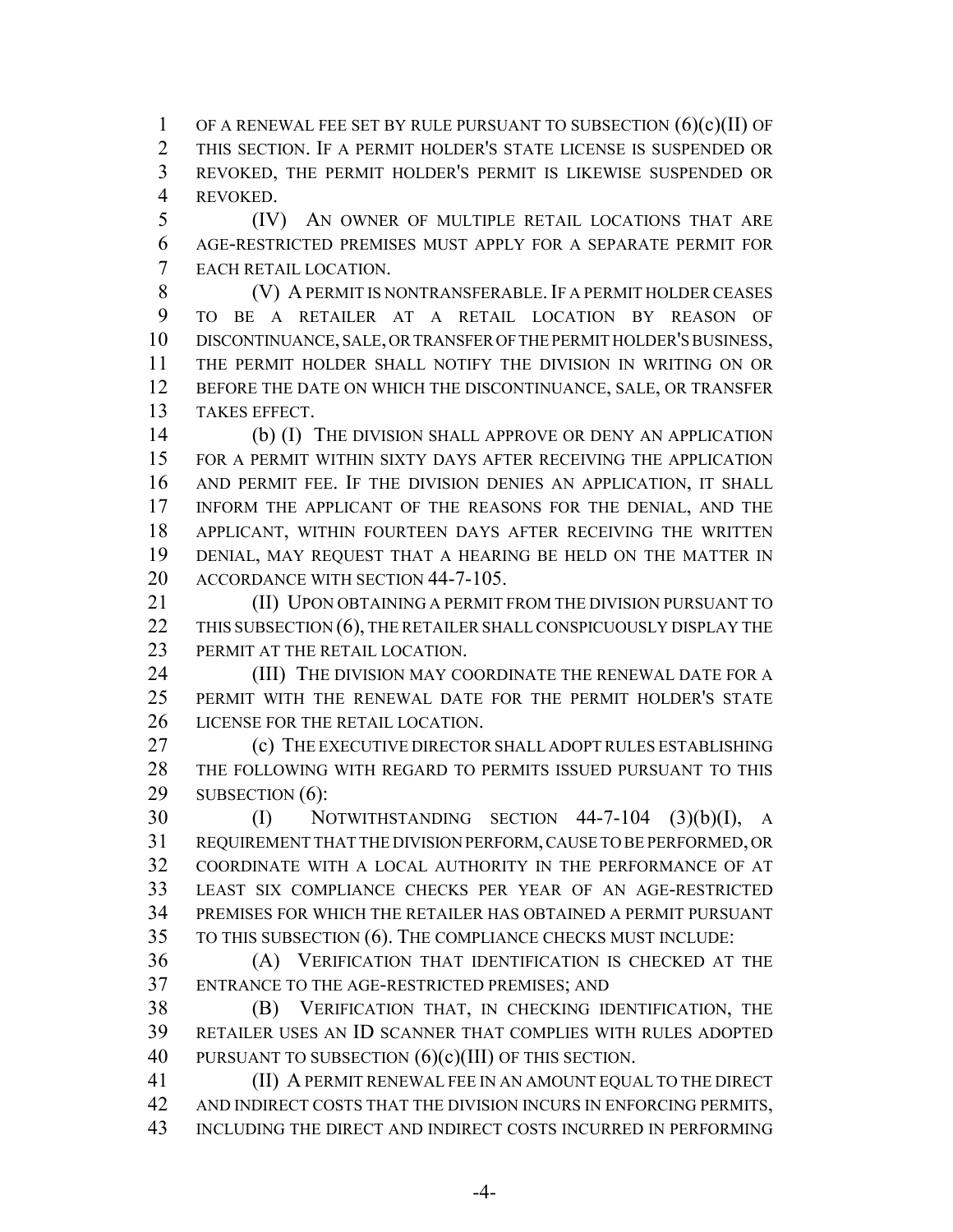COMPLIANCE CHECKS. THE EXECUTIVE DIRECTOR MAY, BY RULE, ADJUST 2 THE INITIAL PERMIT FEE SET IN SUBSECTION  $(6)(a)(II)$  OF THIS SECTION IF THE ADJUSTED FEE EQUALS THE DIRECT AND INDIRECT COSTS THAT THE DIVISION INCURS IN ENFORCING PERMITS.

 (III) SPECIFICATION REQUIREMENTS FOR ID SCANNERS USED AT AGE-RESTRICTED PREMISES OR A LIST OF APPROVED ID SCANNER MODELS, BASED ON THE NEED FOR RETAILERS TO USE THE MOST ACCURATE ID SCANNERS AVAILABLE AT AGE-RESTRICTED PREMISES; AND

 (IV) THE MAXIMUM NUMBER OF ANNUAL PERMITS THAT THE DIVISION MAY ISSUE BASED ON THE NUMBER OF RETAIL LOCATIONS THAT, 11 AS OF THE EFFECTIVE DATE OF THIS SUBSECTION (6), ARE:

(A) AGE-RESTRICTED PREMISES; AND

 (B) OPERATED UNDER A VALID LICENSE ISSUED PURSUANT TO SECTION 44-7-104.5.

 (d) A PERMIT ISSUED UNDER THIS SUBSECTION (6) IS SUBJECT TO THE SAME SUSPENSION AND REVOCATION PROVISIONS SET FORTH IN SECTION 44-7-105 (1)(b).

 (e) (I) THE DIVISION SHALL REQUIRE AS A CONDITION OF A PERMIT ISSUED PURSUANT TO THIS SUBSECTION (6) THAT THE RETAILER AFFIX A UNIQUE IDENTIFYING NUMBER TO, OR HAVE A UNIQUE IDENTIFYING NUMBER AFFIXED TO, THE PACKAGING OF THE FOLLOWING PRODUCTS:

**(A)** EACH INDIVIDUAL ELECTRONIC SMOKING DEVICE THAT IS OFFERED FOR SALE AT THE RETAIL LOCATION FOR WHICH THE PERMIT IS ISSUED AND THAT IS A FLAVORED CIGARETTE, TOBACCO PRODUCT, OR NICOTINE PRODUCT; AND

**(B) EACH INDIVIDUAL CARTRIDGE OR OTHER CONTAINER OF LIQUID**  THAT IS INTENDED TO BE VAPORIZED WHEN USED WITH AN ELECTRONIC SMOKING DEVICE, SUCH AS A VAPE PEN; THAT IS OFFERED FOR SALE AT THE RETAIL LOCATION FOR WHICH THE PERMIT IS ISSUED; AND THAT IS A FLAVORED CIGARETTE, TOBACCO PRODUCT, OR NICOTINE PRODUCT.

 (II) THE DIVISION SHALL DEVELOP OR CAUSE TO BE DEVELOPED A SYSTEM THROUGH WHICH A UNIQUE IDENTIFYING NUMBER AFFIXED TO THE PACKAGING OF A PRODUCT LISTED IN SUBSECTION (6)(e)(I)(A) OR (6)(e)(I)(B) OF THIS SECTION MAY BE TRACKED IN ORDER TO DETERMINE THE RETAIL LOCATION AT WHICH THE PRODUCT WAS SOLD, FURNISHED, OR OTHERWISE OBTAINED. THE SYSTEM MUST ALSO INCORPORATE DATA INCLUDED IN RETAILERS' MONTHLY REPORTS SUBMITTED TO THE DIVISION PURSUANT TO SUBSECTION (6)(e)(IV)(C) OF THIS SECTION REGARDING THE FLAVORED CIGARETTES, TOBACCO PRODUCTS, OR NICOTINE PRODUCTS SOLD AND WHEN AND TO WHOM THEY WERE SOLD. THE DIVISION SHALL ENSURE THAT LOCAL LICENSING AUTHORITIES MAY ACCESS THE SYSTEM, OR BE ABLE TO REQUEST FROM THE DIVISION DATA LOGGED INTO THE SYSTEM, TO ENFORCE AGAINST THE UNLAWFUL SALE OR FURNISHING OF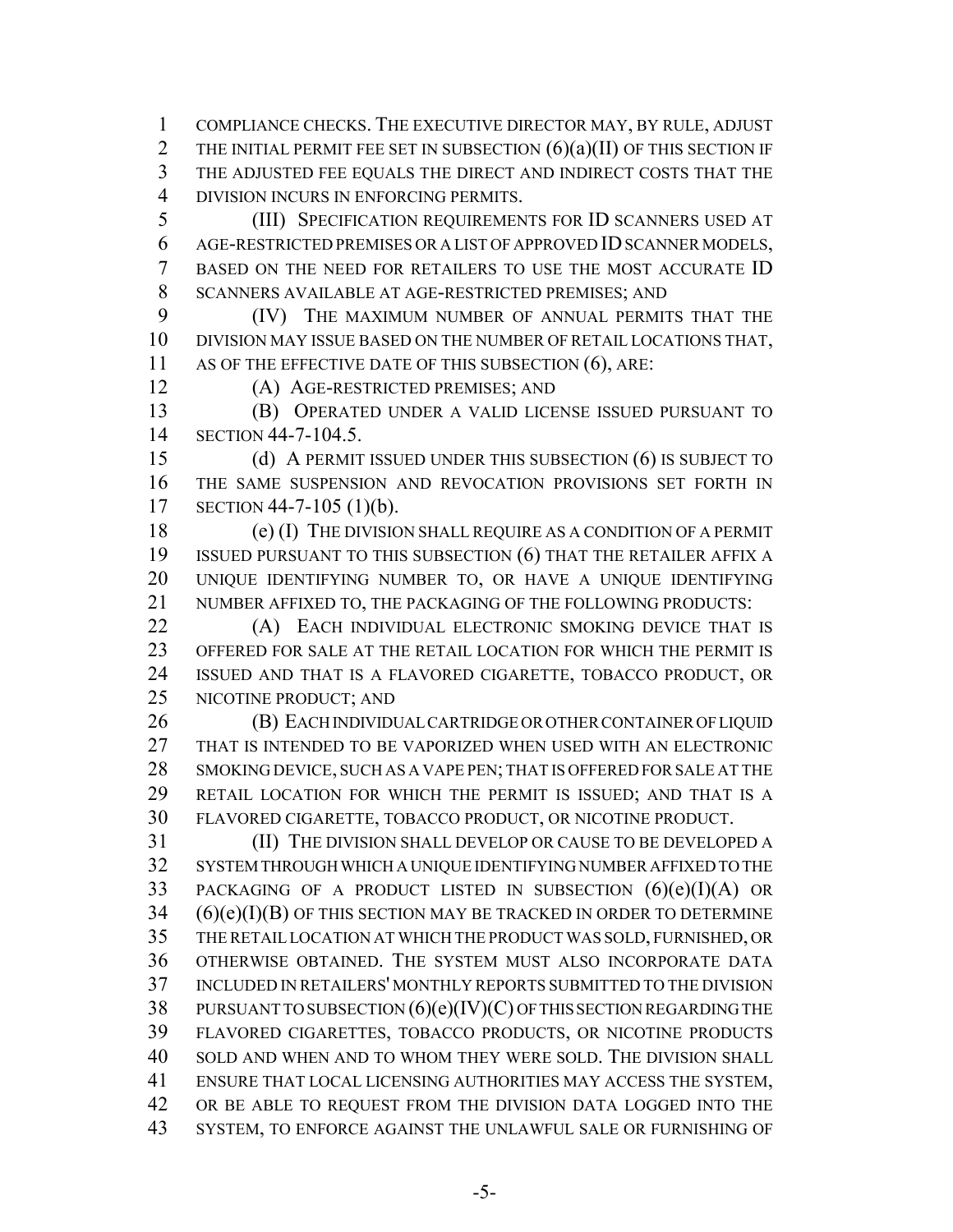FLAVORED CIGARETTES, TOBACCO PRODUCTS, OR NICOTINE PRODUCTS TO MINORS.

 (III) IF SCHOOL PERSONNEL OR A PARENT FINDS A MINOR IN POSSESSION OF A FLAVORED CIGARETTE, TOBACCO PRODUCT, OR NICOTINE PRODUCT WITH A UNIQUE IDENTIFYING NUMBER AFFIXED TO THE PACKAGING OF THE PRODUCT AND REPORTS IT TO THE DIVISION OR A LOCAL LICENSING AUTHORITY, THE DIVISION OR LOCAL LICENSING AUTHORITY MAY USE THE UNIQUE IDENTIFYING NUMBER AND THE RESULTS OF A SEARCH CONDUCTED ON THE UNIQUE IDENTIFYING NUMBER IN AN INVESTIGATION TO DETERMINE:

 (A) AT WHICH RETAIL LOCATION THE FLAVORED CIGARETTE, TOBACCO PRODUCT, OR NICOTINE PRODUCT WAS SOLD;

 (B) WHO FURNISHED THE FLAVORED CIGARETTE, TOBACCO 14 PRODUCT, OR NICOTINE PRODUCT TO THE MINOR;

 (C) WHETHER THE PERSON WHO FURNISHED THE FLAVORED CIGARETTE, TOBACCO PRODUCT, OR NICOTINE PRODUCT TO THE MINOR, IF THE PERSON WAS A RETAILER OR EMPLOYEE OF A RETAILER, WAS PRESENTED WITH AND REASONABLY RELIED UPON A GOVERNMENT-ISSUED PHOTOGRAPHIC IDENTIFICATION INDICATING THAT THE MINOR WAS AN ADULT AT THE TIME OF PURCHASE; AND

 (D) WHETHER AND TO WHAT EXTENT THE PERSON SHOULD BE PENALIZED UNDER SECTION 18-13-121 (1) AND, IF THE PERSON IS A 23 RETAILER, PURSUANT TO SECTION 44-7-106.

24 (IV) AS ADDITIONAL CONDITIONS OF A PERMIT ISSUED TO A RETAILER PURSUANT TO THIS SUBSECTION (6), A RETAILER SHALL AGREE, 26 IN THE FORM AND MANNER DETERMINED BY THE DIVISION, TO:

 (A) MAINTAIN RECORDS OF UNIQUE IDENTIFYING NUMBERS IN A MANNER THAT ALLOWS A DETERMINATION OF WHEN A FLAVORED CIGARETTE, TOBACCO PRODUCT, OR NICOTINE PRODUCT WITH A UNIQUE IDENTIFYING NUMBER AFFIXED TO ITS PACKAGING WAS SOLD AND WHEN AND TO WHOM IT WAS SOLD;

 (B) COOPERATE WITH ANY INVESTIGATION INVOLVING A UNIQUE IDENTIFYING NUMBER, INCLUDING ALLOWING ACCESS TO THE RETAILER'S 34 RECORDS DESCRIBED IN SUBSECTION  $(6)(e)(IV)(A)$  OF THIS SECTION; AND

 (C) PROVIDE THE DIVISION WITH MONTHLY REPORTS, IN THE FORM AND MANNER DETERMINED BY THE DIVISION, INDICATING THE FLAVORED CIGARETTES, TOBACCO PRODUCTS, AND NICOTINE PRODUCTS SOLD AND WHEN AND TO WHOM THE PRODUCTS WERE SOLD.

 (V) THE EXECUTIVE DIRECTOR SHALL ADOPT RULES REGARDING 40 THE IMPLEMENTATION OF THIS SUBSECTION (6)(e), INCLUDING RULES REGARDING THE FOLLOWING:

**(A)** THE MECHANISM BY WHICH UNIQUE IDENTIFYING NUMBERS WILL BE ASSIGNED FOR THE FLAVORED CIGARETTES, TOBACCO PRODUCTS,